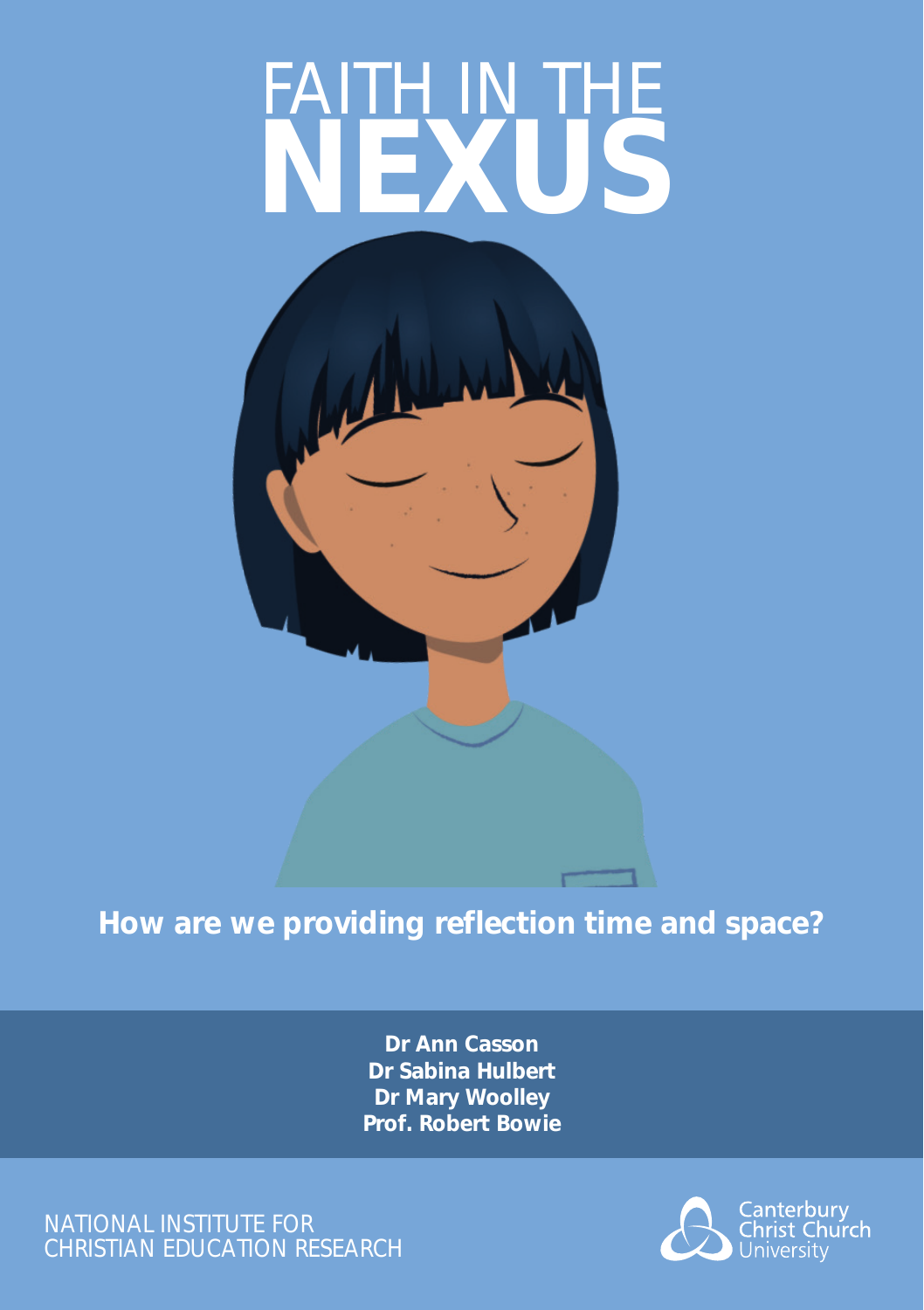## **How are we providing reflection time and space?**

#### **The Faith in the Nexus research project.**

In the Faith in the Nexus research, the term nexus refers to the connections between home, church school and the local church community. Our project investigated the ways church primary schools, working in collaboration with churches and interested key groups, facilitated opportunities for children's exploration of faith and spiritual life in the home. It involved 20 church primary schools, a cross-section of Church of England and Catholic primary schools. Focus group interviews were held with 187 pupils and 267 adults (parents, staff, local clergy, and other interested key groups) and an online survey was completed by 1002 people; 730 pupils and 272 adults.

#### **Key questions raised by the research:**

How do we address children's need for reflection space and time?

How can we translate children's experiences of reflection in school into the home and church environment?

### **Key findings from the research:**

Reflection was about quiet space and time for thinking about big questions of God, the world, concerns for others and for self.

Prayer was about praying to God or for relatives, and prayers could be written down or read.

Parents were more likely to talk about children praying at home than reflecting.

Children actively seek out spaces and times to be alone to reflect, think and pray.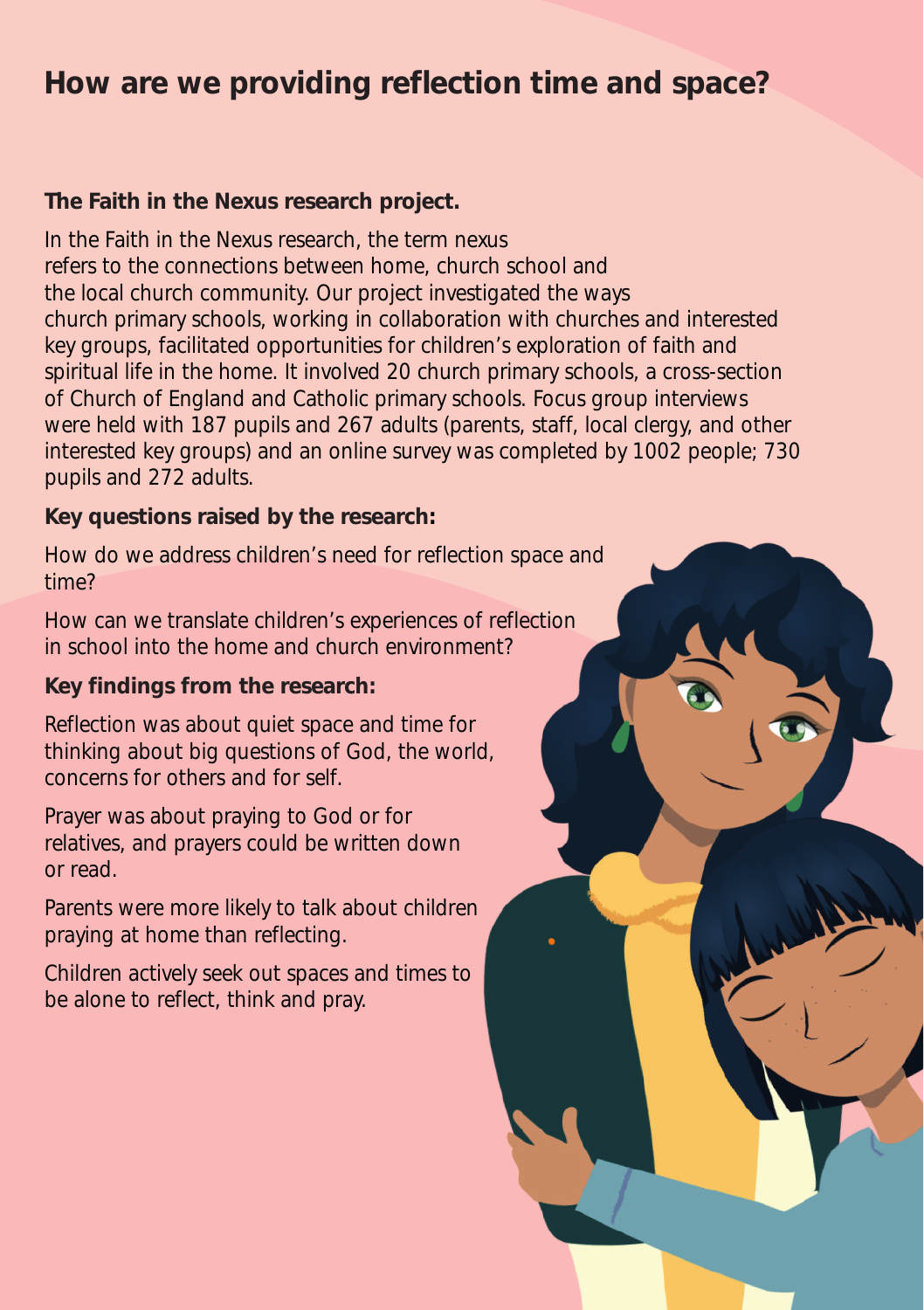Church primary schools provide several spaces such as reflection corners and spiritual gardens.

What emerges through analysis of children's responses to the research questions, is a need for space to reflect, think and pray. In the church primary schools, these spaces were in classrooms and in the playground; at home the children made their own times and spaces.

Few children mentioned church as a place to reflect.

This space and time is essential for spiritual wellbeing. Many children, like adults, had no or little quiet time in daily life.



View our animation explainer at nicer.org.uk